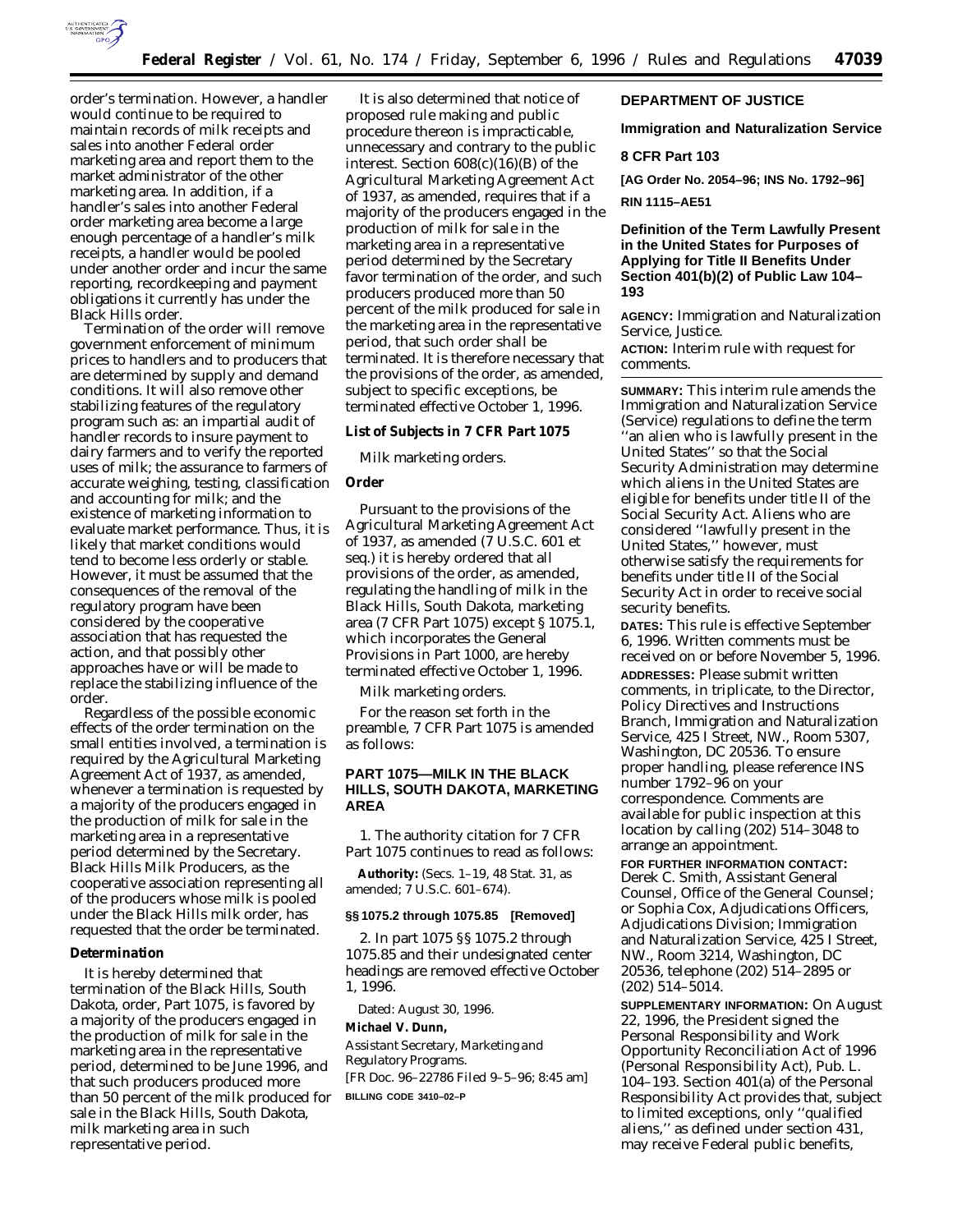including retirement, welfare, health, disability, public or assisted housing, postsecondary education, food assistance, and unemployment benefits, among others.

Section 431(b) of the Personal Responsibility Act defines the term ''qualified alien'' to mean the following six groups of aliens:

(1) Aliens who are lawfully admitted for permanent residence under the Immigration and Nationality Act (Act);

(2) Aliens who are granted asylum under section 208 of the Act;

(3) Refugees admitted into the United States under section 207 of the Act;

(4) Aliens who are paroled into the United States under section 212(d)(5) of the Act for a period of at least 1 year;

(5) Aliens whose deportation is being withheld under section 243(h) of the Act; and

(6) Aliens who are granted conditional entry pursuant to section 203(a)(7) of the Act as in effect prior to April 1, 1980.

Section 401(b)(2) of the Personal Responsibility Act, however, provides an exception, which allows aliens who are ''lawfully present in the United States,'' as determined by the Attorney General, to receive benefits under title II of the Social Security Act. (Title II benefits include, for example, retirement benefits.) The purpose of this regulation, therefore, is to define the term ''an alien who is lawfully present in the United States,'' as required under section 401(b)(2) of the Personal Responsibility Act, thereby enabling the Social Security Administration to determine whether aliens who are not ''qualified aliens'' are eligible to receive title II benefits, if they are lawfully present in this country. This definition is made solely for the purpose of determining an alien's eligibility for payment of title II social security benefits, as required under section 401(b)(2) of the Personal Responsibility Act, and is not intended to confer any immigration status or benefit under the Immigration and Nationality Act.

In determining which aliens are lawfully present for the purposes of section 401(b)(2) of Public Law 104– 193, the Service had to distinguish among many classes of aliens in the United States. The characteristic common to all the classes of aliens defined as ''lawfully present in the United States'' is that their presence in the United States has been sanctioned by a policy determination that a particular class of aliens should be allowed to remain in the United States, and that policy determination has almost always been implemented by an official act having the force of law. Each

of the five categories defined as lawfully present fits within this rationale. First, the Service has concluded that Congress intended for qualified aliens, as defined in section 431(b) of the Personal Responsibility Act, to be included in the definition of lawfully present. Second, aliens who have been inspected and admitted to the United States and have not violated their status are lawfully present under the terms of the Immigration and Nationality Act. Third, an alien who has been paroled into the United States is lawfully present pursuant to section  $212(d)(5)$  of the Act. However, persons who are paroled in order to determine whether or not they must be excluded under the Act are not lawfully present because no determination has been made as to the lawfulness of their presence, and they are allowed into the United States to avoid having to keep them in detention while they wait proceedings. Fourth, aliens who belong to one of the seven classes of aliens listed in section 103.12(a)(4) of this rule have been permitted to remain in the United States either by an act of Congress or through some other policy determination affecting that class of aliens. Aliens in temporary resident status pursuant to section 210 or 245A of the Act, aliens under Temporary Protected Status (TPS) pursuant to section 244A of the Act, and Family Unity beneficiaries pursuant to section 301 of Pub. L. 101–649 are all in lawful status under the Act. Cuban-Haitian entrants, aliens in deferred action status, aliens under Deferred Enforced Departure, and aliens who are the spouses and children of a United States citizen with an approved visa petition all remain in the United States under a Presidential or administrative policy that permits them to do so. Finally, applicants for asylum and withholding of deportation are permitted to remain in the United States because section 208(a) of the Act requires the Attorney General to create a procedure for adjudicating claims for asylum made by aliens physically present in the United States. Section 208(a) of the Act was passed to implement the obligations of the United States under the Convention Relating to the Status of Refugees, of July 28, 1951, as incorporated into the Protocol Relating to the Status of Refugees, of January 31, 1967.

#### **Good Cause Exception**

This interim rule is effective upon publication in the **Federal Register** although the Service invites postpromulgation comments and will address any such comments in a final rule. For the following reasons, the

Service finds that good cause exists for adopting this rule without the prior notice and comment period ordinarily required by 5 U.S.C. 553(b). Section 401(b)(2) of Pub. L. 104–193 requires the Attorney General to define the term ''an alien lawfully present in the United States'' so that the Social Security Administration can determine which aliens are eligible for payment of title II social security benefits under the terms of the Social Security Act. Absent a definition of ''an alien lawfully present in the United States,'' section 401(a) of Pub. L. 104–193 requires the Social Security Administration to suspend payments under title II for aliens who are not ''qualified aliens'' (as defined under section 431(b)) and who file applications on or after September 1, 1996. It is therefore impracticable to adopt this rule with the prior notice and comment period normally required under 5 U.S.C. 553(b).

### **Regulatory Flexibility Act**

The Attorney General, in accordance with the Regulatory Flexibility Act (5 U.S.C. 605(b)), has reviewed this regulation and, by approving it, certifies that this rule will not have a significant economic impact on a substantial number of small entities, because this regulation affects individuals, not small entities.

#### **Executive Order 12866**

This interim rule is considered by the Department of Justice, Immigration and Naturalization Service, to be a ''significant regulatory action'' under E.O. 12866, section 3(f), Regulatory Planning Review, and it has been submitted to the Office of Management and Budget for review under E.O. 12866.

#### **Executive Order 12988**

This interim rule meets the applicable standards set forth in sections 3(a) and 3(b)(2) of E.O. 12988.

#### **Executive Order 12612**

This regulation will not have a substantial direct effect on the States, on the relationships between the National government and the States, or on the distribution of power and responsibilities among the various levels of government. Therefore, in accordance with E.O. 12612, it is determined that this rule does not have sufficient Federalism implications to warrant the preparation of a Federalism Assessment.

#### **List of Subjects in 8 CFR Part 103**

Administrative practice and procedure, Authority delegations